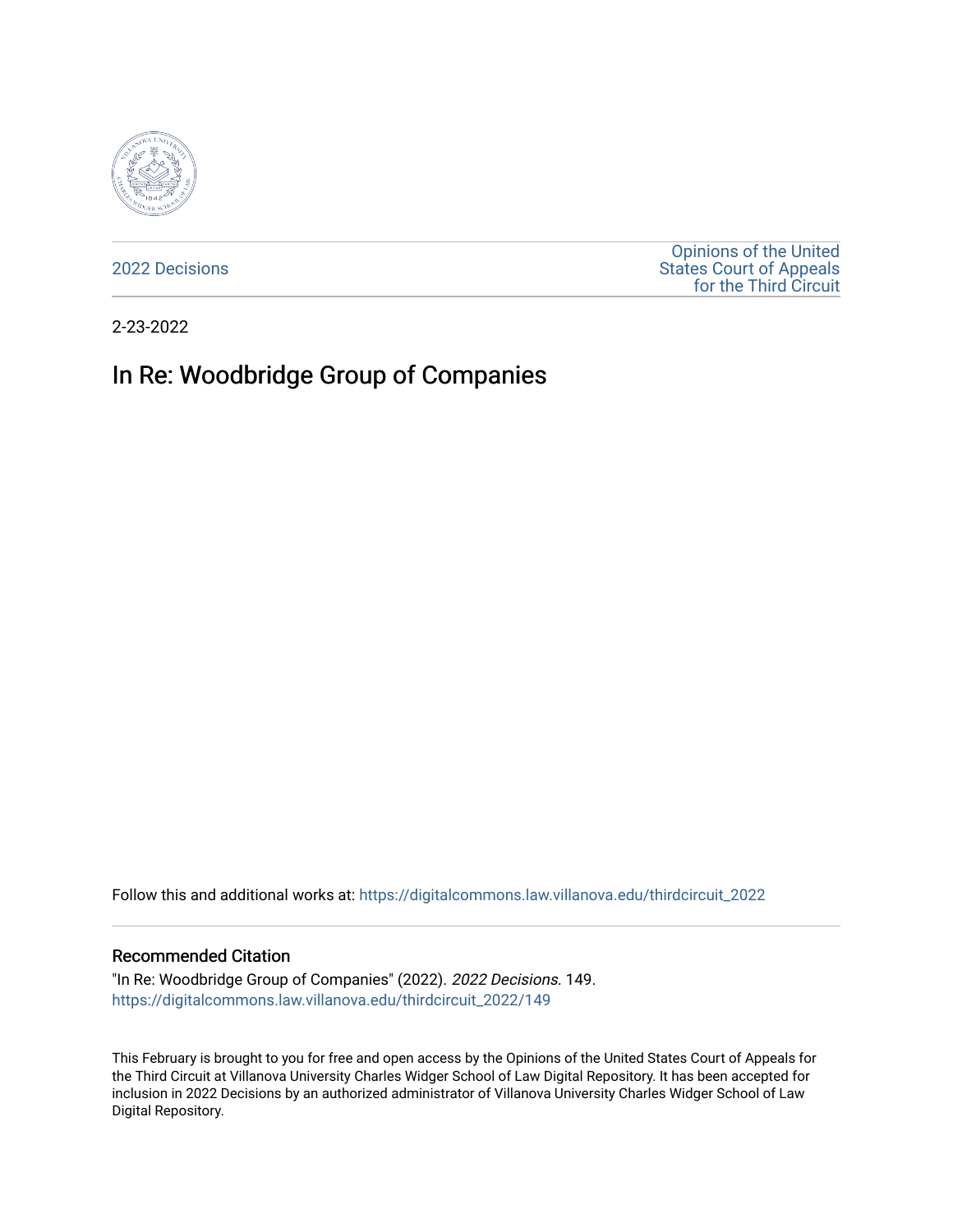## **NOT PRECEDENTIAL**

## UNITED STATES COURT OF APPEALS FOR THE THIRD CIRCUIT

 $\frac{1}{2}$ 

No. 20-2347  $\frac{1}{2}$ 

IN RE: WOODBRIDGE GROUP OF COMPANIES, LLC, ET AL., Debtors

> ALAN R. BRILL, Appellant

On Appeal from the United States District Court for the District of Delaware (D. Del. Civil No. 1-19-cv-00502) District Judge: Honorable Leonard P. Stark

 $\mathcal{L}_\text{max}$  , where  $\mathcal{L}_\text{max}$  and  $\mathcal{L}_\text{max}$  and  $\mathcal{L}_\text{max}$ 

\_\_\_\_\_\_\_\_\_\_\_\_\_\_\_\_\_\_\_\_\_\_\_\_\_\_\_\_\_\_\_\_\_\_\_\_

Submitted Pursuant to Third Circuit LAR 34.1(a) February 16, 2022 Before: MCKEE, SHWARTZ, and MATEY, Circuit Judges

> (Opinion filed: February 23, 2022)  $\frac{1}{2}$

> > OPINION[\\*](#page-1-0)  $\overline{\phantom{a}}$

PER CURIAM

<span id="page-1-0"></span><sup>\*</sup> This disposition is not an opinion of the full Court and pursuant to I.O.P. 5.7 does not constitute binding precedent.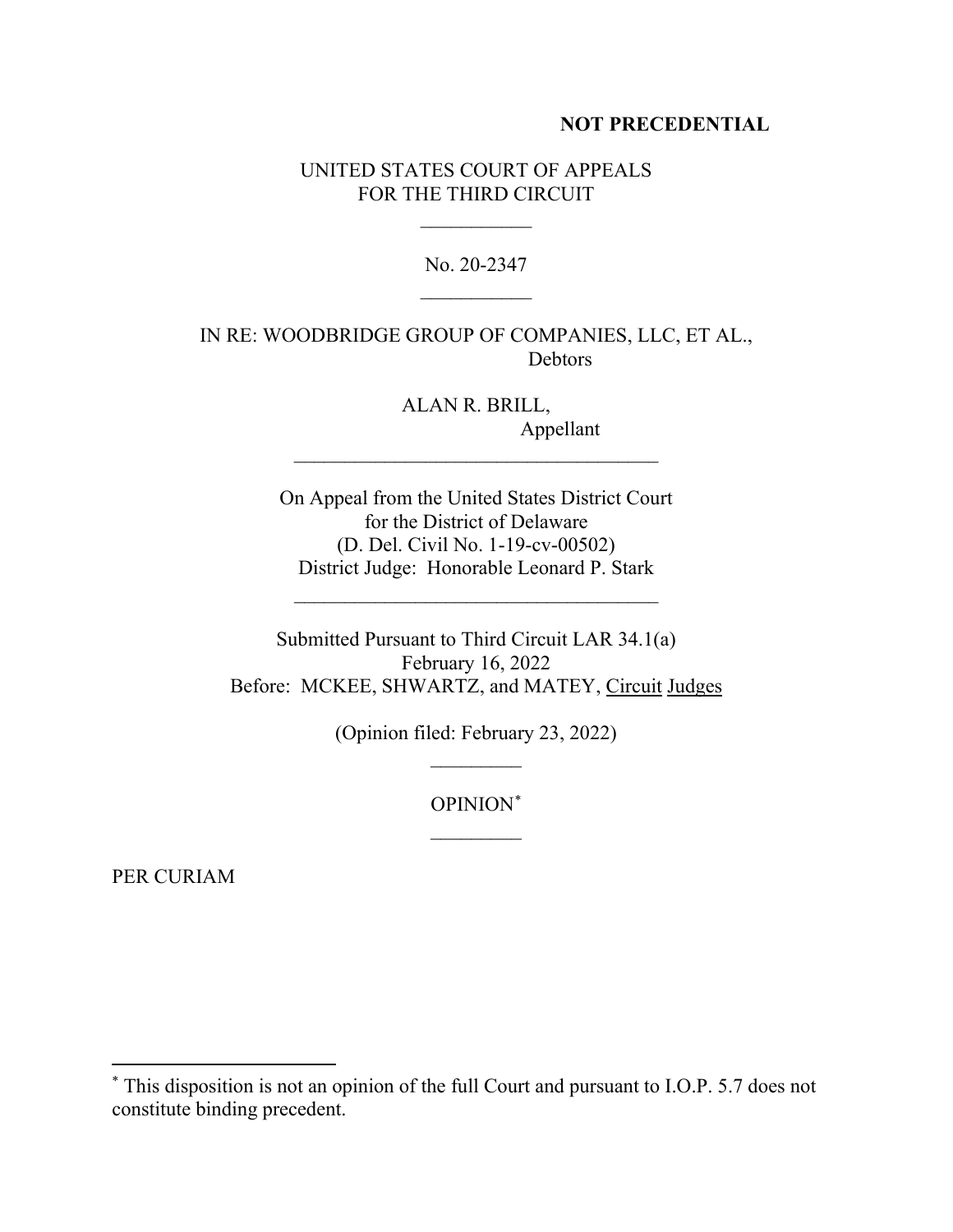Alan R. Brill appeals pro se from the District Court's affirmance of a Bankruptcy Court order that sustained Debtors' objection to his proofs of claim. For the following reasons, we will affirm the District Court's judgment.

I.

Before the underlying bankruptcy proceedings began, certain Debtors — Whiteacre Funding, LLC ("Whiteacre") and Woodbridge Mortgage Investment Fund 2, LLC ("Fund 2") — engaged in extensive litigation relevant to this appeal. In 2014, Whiteacre commenced a foreclosure action against ERC I, LLC to foreclose on a mortgage on a property in Indiana. Brill is the 99.9% equity owner of ERC. ERC did not challenge that it defaulted on the mortgage but raised a series of affirmative defenses and counterclaims against Whiteacre and Fund  $2<sup>1</sup>$  $2<sup>1</sup>$  $2<sup>1</sup>$  The state court held a trial, hearing from several witnesses and admitting hundreds of exhibits. Brill actively participated and testified at trial on behalf of ERC.

In a lengthy opinion, the state court entered judgment in favor of all counterclaim defendants on all of ERC's affirmative defenses and counterclaims, allowing Whiteacre to foreclose on ERC's property. The state court also observed that Brill controlled ERC. ERC appealed, and the Court of Appeals of Indiana affirmed the trial court's decision. ERC's petition to transfer to the Indiana Supreme Court was denied. The mortgaged property was ultimately sold at a sheriff's sale in 2017.

<span id="page-2-0"></span><sup>&</sup>lt;sup>1</sup> ERC's claims and arguments included: estoppel, fraud, unjust enrichment, tortious interference with a business relationship, and conspiracy.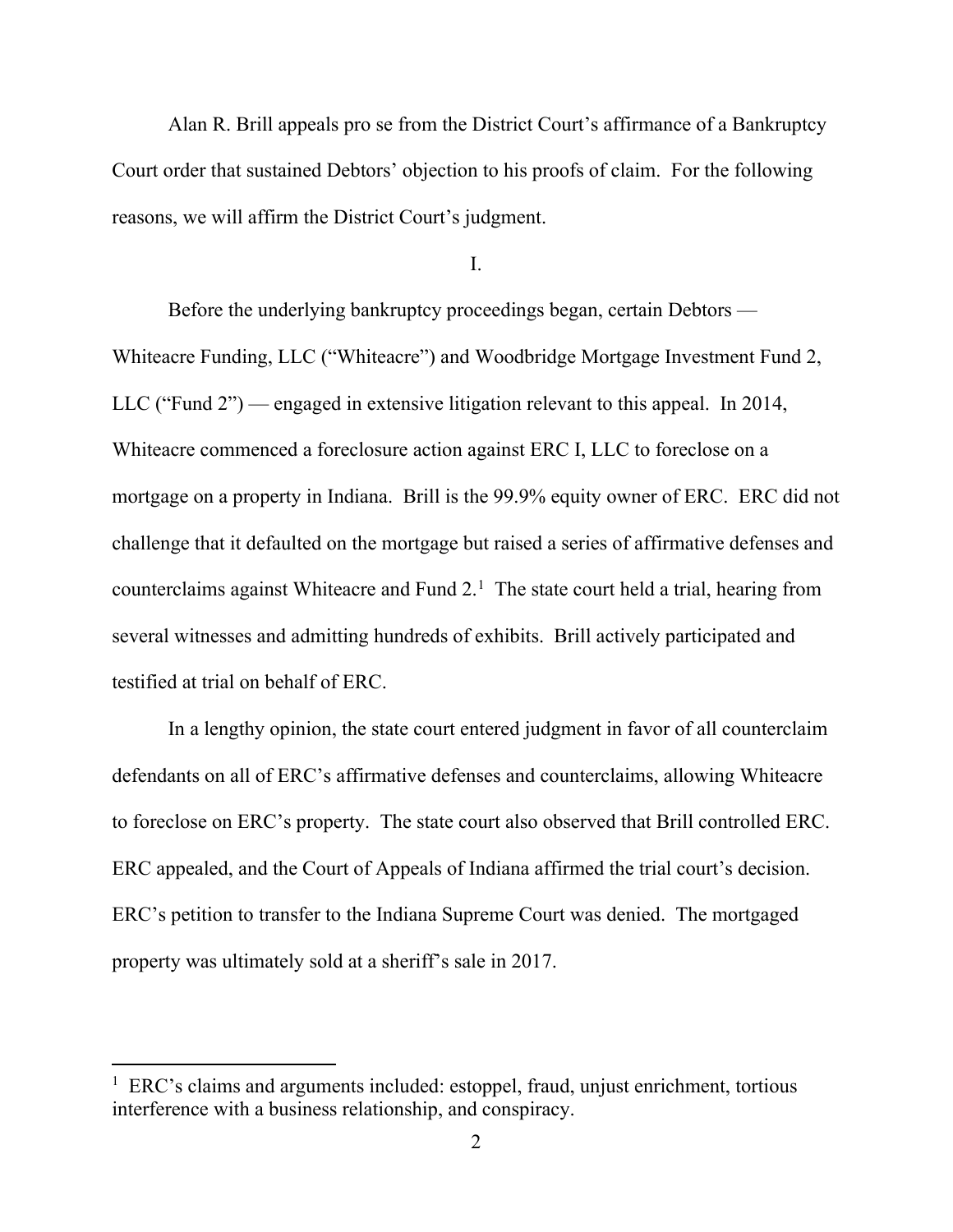Between late 2017 and early 2018, Whiteacre and Fund 2 entered bankruptcy, along with hundreds of other affiliated Debtors. Brill subsequently filed four proofs of claim. He filed two claims on his own behalf, and two on behalf of ERC, against Whiteacre and Fund 2. Each proof of claim asserted the same \$3 million unsecured claim, arguing that ERC and Brill's claims were similar and asserted concurrently. The proofs of claim sought recovery for what Brill alleged was real estate that was stolen in a fraudulent financing scheme, plus related litigation expenses and other costs.

Debtors filed an objection to these proofs of claim, arguing that the underlying claims either already were or could have been litigated to final judgment in state court, involving the same real property and loan obligation, and thus were barred by res judicata. After the Bankruptcy Court noted that Brill could not represent ERC pro se because he was not an attorney, Brill voluntarily and unilaterally withdrew the proofs of claim on behalf of ERC, without consulting anyone else. In February 2019, the Bankruptcy Court sustained the objection to Brill's proofs of claim, expunging and disallowing them after concluding that the underlying claims were barred by res judicata.

Brill appealed to the District Court, which ultimately affirmed the Bankruptcy Court's decision. Brill has timely appealed to this Court.

## II.

We have jurisdiction under 28 U.S.C. §§ 158(d)(1) and 1291. We apply the same standard of review "as that exercised by the District Court over the decision of the Bankruptcy Court<sup>[1]</sup>, . . . exercis<sup>[ing]</sup> plenary review over questions of law." In re Giacchi, 856 F.3d 244, 247 (3d Cir. 2017). We review "the Bankruptcy Court's findings

3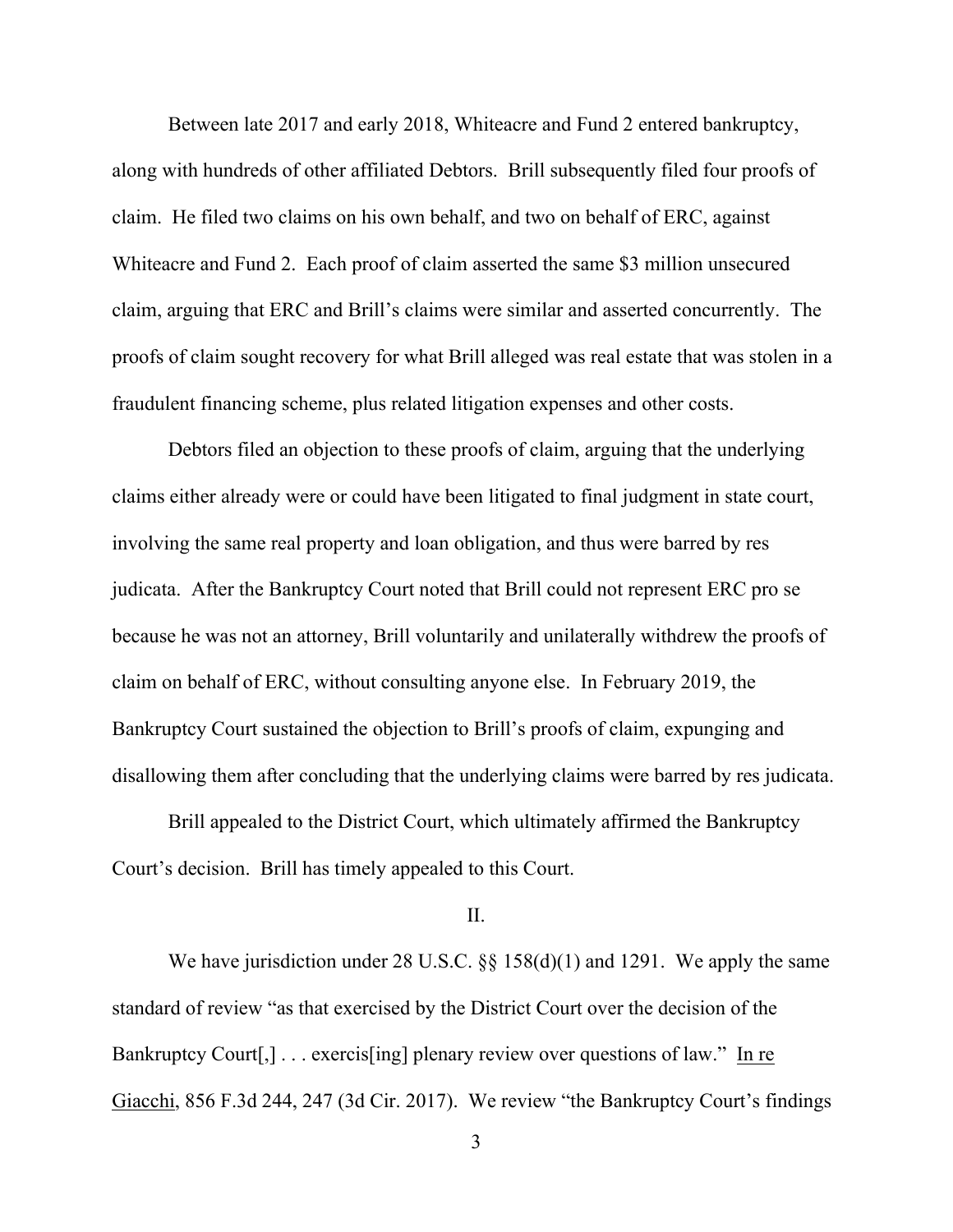of fact . . . only for clear error," as the District Court did. In re Heritage Highgate, Inc., 679 F.3d 132, 139 (3d Cir. 2012).

#### III.

We agree with the District Court's affirmance of the Bankruptcy Court's disallowance and expungement of Brill's proofs of claim. Under Indiana law, which governs the inquiry, see McCarter v. Mitcham, 883 F.2d 196, 199 (3d Cir. 1989), res judicata applies "where there has been a final adjudication on the merits of the same issue between the same parties." Ind. State Ethics Comm'n v. Sanchez, 18 N.E.3d 988, 993 (Ind. 2014). It is undisputed that the first two elements of res judicata under Indiana law apply here — that the former judgment was "rendered on the merits" and "rendered by a court of competent jurisdiction." See id. The only elements in dispute are whether this matter "was or might have been determined in the former suit" and whether the prior controversy was "between the parties to the present action or their privies." See id.

The Bankruptcy Court appropriately concluded that this matter "was or might have been determined in the former suit." See id. As the District Court explained, the record supported the Bankruptcy Court's determination that Brill's claims fundamentally alleging fraud against Whiteacre and others — were either already litigated, or could have been litigated, in the prior state court action regarding the same mortgage and property at issue here. See Kieler v. C.A.T. by Trammel, 616 N.E.2d 34, 36 (Ind. Ct. App. 1993).

Next, we discern no error in the Bankruptcy Court's determination that the prior controversy was "between the parties to the present action or their privies." See Sanchez,

4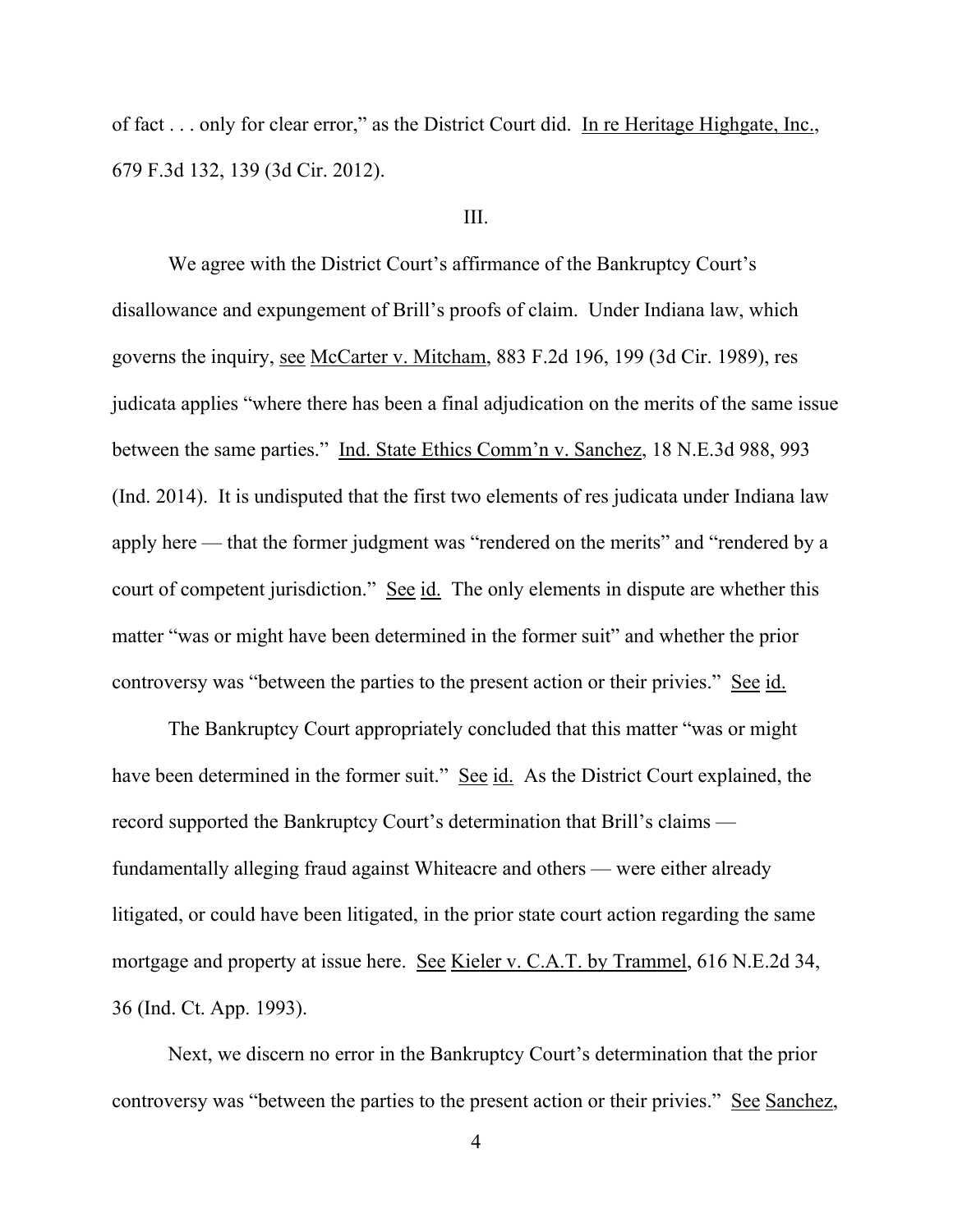18 N.E.3d at 993. The record supports the conclusion that Brill directed ERC and that his interests were represented by ERC in the state court action. See MicroVote Gen. Corp. v. Ind. Election Comm'n, 924 N.E.2d 184, 196 (Ind. Ct. App. 2010) ("The term [privy] includes those who control an action, though not a party to it, and those whose interests are represented by a party to the action.").

Brill's own filings and testimony indicate that he had practical control of ERC. Brill extensively participated in the state court action on behalf of ERC and described making key decisions, including major financial decisions, for ERC. Brill has repeatedly maintained that he does not have a voting ownership share in ERC, but he cites no record evidence to show how this prevented him from directing ERC. Further, the record demonstrates that Brill's personal financial interests were intertwined with ERC's, and he has referred to his interests and ERC's interests interchangeably throughout these proceedings. See id. ("[I]n determining the parties for *res judicata* purposes, . . . court[s] look[] beyond the nominal parties and treat[] those whose interest[s] are involved as the real parties."); Small v. Centocor, Inc., 731 N.E.2d 22, 28 (Ind. Ct. App. 2000) (concluding that an individual who "had complete control over" a prior action and stood to gain financially "from a favorable outcome of the [prior] action" was "bound by the judgment in the prior action"). Thus, the Bankruptcy Court did not err in concluding that Brill was in privity with ERC and that because all of the elements were met, res judicata barred his claims.

5